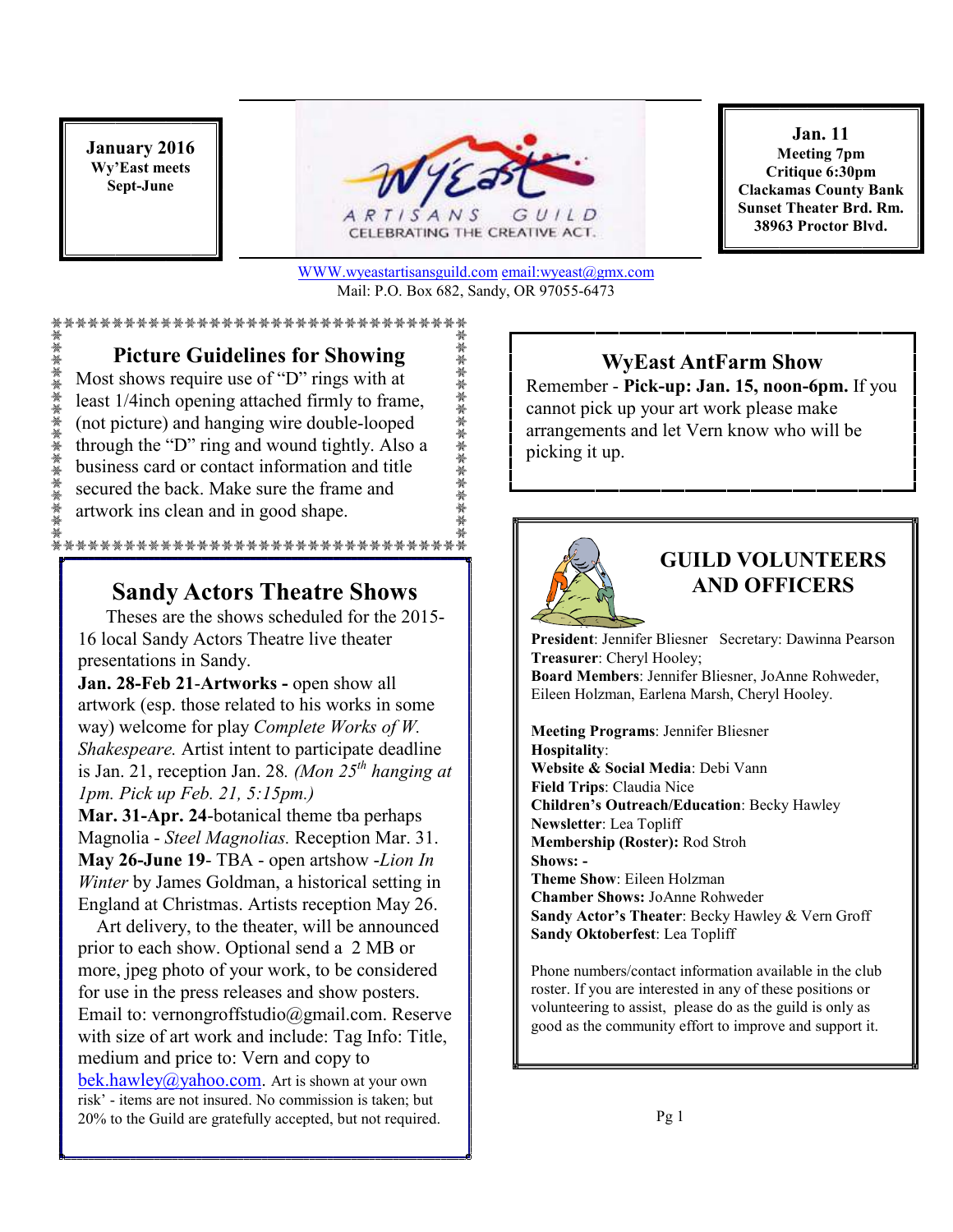**Sat "Artworks" Show Deadline Jan. 21**  "The Complete Works of William Shakespeare," is open themed, but Anita Sorel challenged us to fill the lobby with *"friends of Willy"* either caricatures or paintings of characters from his plays. Sounds fun, perhaps some 3-d (sculptures) as well?  *Deadline*: Jan. 21 for sending entries and tag information: Title, medium, price & width in inches. Email to: bek.hawley@yahoo.com and Vern. If interested in your art to be considered for inclusion in the press release send a high-quality, approx. 2MB, photo to Vern Groff, by Dec. 15 at vernongroffstudio@gmail.com.  *Take in*: Mon., Jan. 25, 1pm. *Artist's Reception:* Thurs., Jan. 28, at 6:45pm. A chance for the artist to talk about their work. *Free admission* at the 7pm play preview with all donations funding the Guilds public programs. *Take down:* Sun., Feb. 21, about 5:15pm,after the play. **Note: if the play is still going please respect the actors with your silence**.

### **12/14/15 Wy'east Artisans Guild Members' Meeting/Christmas Party Minutes**

By Dawnna Pearson, Secretary In attendance: Jennifer Bliesner, Dawnna Pearson, JoAnne Rohweder, Cheryl Hooley, Stephanie Payne, Earlean Marsh, Lea Topliff, Helen von Struense, Rod Stroh, Becky Hawley, Pam Smithstedt, Vern Groff Earlean signed the Conflict of Interest contract for officers/board members. During Sharing Time, Vern showed a portrait of a man from a Renaissance Fair, Pam showed a unique acrylic painting, and Becky showed a felted hat and coat. There was a call for people to sign up for Chamber of Commerce shows. Enough people signed up that it was decided the Guild could buy space for 2016. It was confirmed that Jennifer's receipt for a donation she made to the Guild could be signed by *either* the president or treasurer, so Jennifer gave it to Cheryl, who signed it and marked it down. (cont. top of page)

# **12/14/15 Wy'east Artisans Guild Members' Meeting/Christmas Party Minutes (cont.)**

Dawnna plans to begin bringing a "Sharing Box" that all Guild members can put items into that they'd like to give away, and can help themselves to what others put in. We enjoyed treats and a white elephant gift exchange. At the January meeting, we will be discussing ideas for what the Guild might do in 2016.

**Very Important Information Membership Dues were due Dec. 31, \$15 for individual \$20 per family. Mail to: P.O. Box 682, Sandy, OR. 97055, or bring to the Dec. 14th meeting. If you missed this date, please remit now. Members wishing to signup for the shows at the Chamber next year should contact JoAnne Rohweder before Jan.1, 2016 and** 

# **Other Art Shows**

#### Contact:

Clackamas County Art Alliance: sue@clackamasartsalliance.org Concordia College: lchurch@cu-portland.edu Gresham Art Shows, Gresham Visual Arts Gallery, contact

Estacada Art Guild -contact gloria.mainstreet@gmail.com Portland Fine Art Guild: kingsart@comcast.net